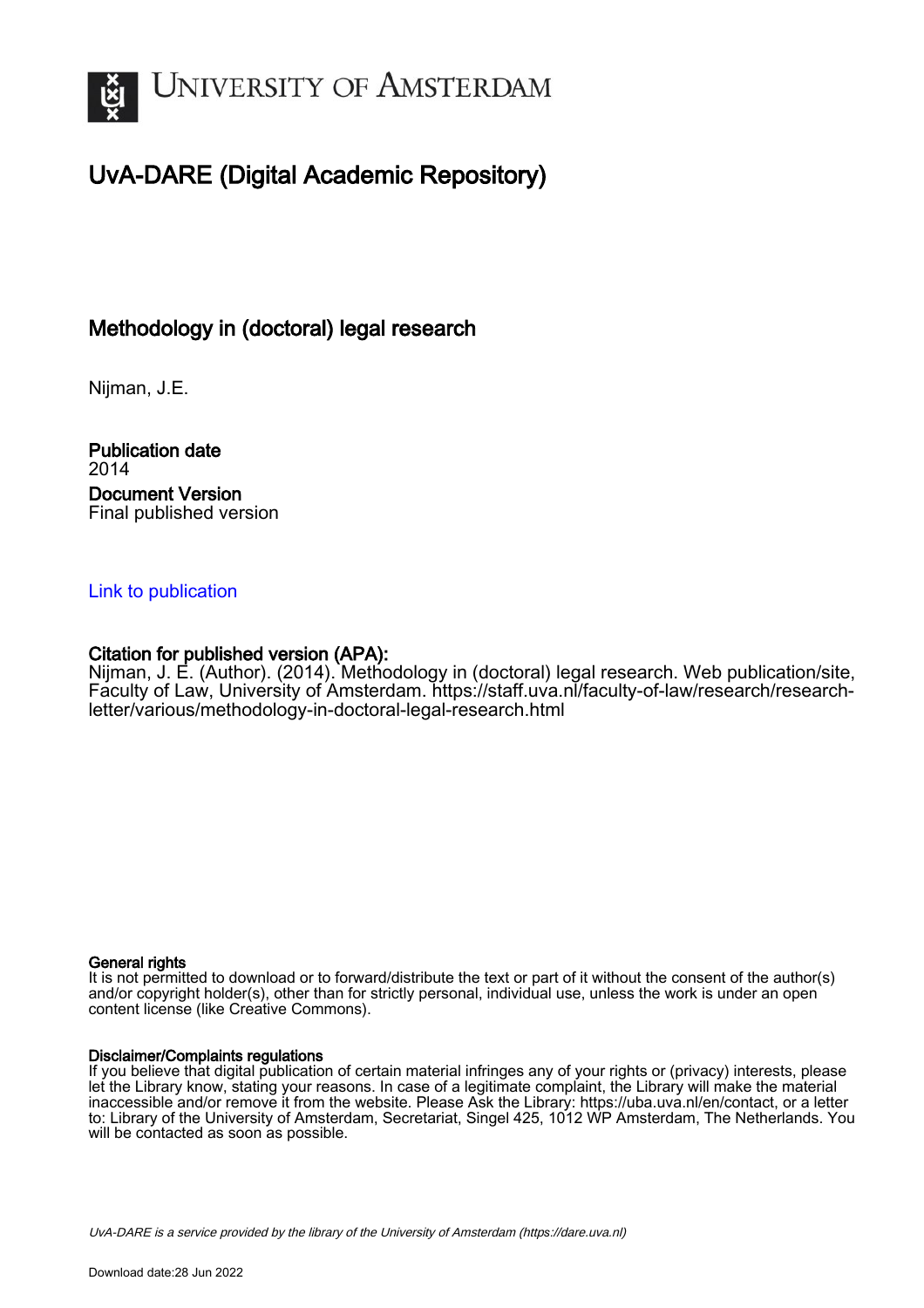

**UNIVERSITY OF AMSTERDAM** 

Search...

**[Nederlands](http://medewerker.uva.nl/fdr)** 

#### [All employee sites](https://staff.uva.nl/)

[Home](https://staff.uva.nl/faculty-of-law) / [Research](https://staff.uva.nl/faculty-of-law/research) / [Newsletter archive](https://staff.uva.nl/faculty-of-law/research/research-letter/nav) / [Various](https://staff.uva.nl/faculty-of-law/research/research-letter/various)

## **Faculty of Law**

**Staff**

**[Home](https://staff.uva.nl/faculty-of-law) [News & Events](https://staff.uva.nl/faculty-of-law/news-events) [Announcements](https://staff.uva.nl/faculty-of-law/announcements) [Education](https://staff.uva.nl/faculty-of-law/education) [Research](https://staff.uva.nl/faculty-of-law/research) [Organisation](https://staff.uva.nl/faculty-of-law/organisation) [A-Z](https://staff.uva.nl/faculty-of-law/az) [Contact](https://staff.uva.nl/faculty-of-law/contact)**

#### [Research](https://staff.uva.nl/faculty-of-law/research/research.html)

- [Open Calls](https://staff.uva.nl/faculty-of-law/research/open-calls/current-open-calls.html)
- [Events](https://staff.uva.nl/faculty-of-law/research/events/research-agenda.html)
- [Funding](https://staff.uva.nl/faculty-of-law/research/funding/research-funding.html)
- [Dissemination &](https://staff.uva.nl/faculty-of-law/research/dissemination--publication/dissemination--publication.html)  [publication](https://staff.uva.nl/faculty-of-law/research/dissemination--publication/dissemination--publication.html)
- [Research groups &](https://staff.uva.nl/faculty-of-law/research/research-groups--projects/research-groups.html)  [projects](https://staff.uva.nl/faculty-of-law/research/research-groups--projects/research-groups.html)
- **[Research priority areas](https://staff.uva.nl/faculty-of-law/research/research-priority-areas/research-priority-areas.html)**
- [PhD research](https://staff.uva.nl/faculty-of-law/research/phd-research/obtaining-a-phd-at-the-uva.html)
- [Research assessments](https://staff.uva.nl/faculty-of-law/research/research-assessments/research-assesment.html)
- [Academic integrity](https://staff.uva.nl/faculty-of-law/research/academic-integrity/academic-integrity.html)
- [Methodology](https://staff.uva.nl/faculty-of-law/research/methodology/methodology-in-legal-research.html)

#### **v** [Newsletter archive](https://staff.uva.nl/faculty-of-law/research/research-letter/research-letter.html)

- [Editorials](https://staff.uva.nl/faculty-of-law/research/research-letter/editorials/editorials.html)
- [Researchers](https://staff.uva.nl/faculty-of-law/research/research-letter/researchers/researchers.html)
- [Dean](https://staff.uva.nl/faculty-of-law/research/research-letter/dean/dean.html)
- [WsC](https://staff.uva.nl/faculty-of-law/research/research-letter/wsc/ten-recommendations.html)
- [Various](https://staff.uva.nl/faculty-of-law/research/research-letter/various/various.html)
- [Pre 2014 newsletters](https://staff.uva.nl/faculty-of-law/research/research-letter/archive/arils-2012-and-2013-newsletters.html)  [\(PDF\)](https://staff.uva.nl/faculty-of-law/research/research-letter/archive/arils-2012-and-2013-newsletters.html)
- [Research A-Z](https://staff.uva.nl/faculty-of-law/research/research-a-z/research-a-z.html)
- [About ARILS](https://staff.uva.nl/faculty-of-law/research/about-arils/about-arils.html)

# **Methodology in (Doctoral) Legal Research**

### **Janne E Nijman - Departing PhD Dean**

What is legal research? What do we do when we study law? To some extent, these important questions are of all time. In the 17<sup>th</sup> Century, mathematics provided a model for legal research. Hugo de Groot, for example, set out to apply the mathematical method in his magnum opus *De iure belli ac pacis* (1625) to conform to what he considered to be the (desired) scientific standards of his time. And yet, in the more recent past there has been little reflection on methodology in legal research. The generally accepted research method was the so-called doctrinal or legaldogmatic method (*juridisch dogmatische methode*).

Over the past 10-15 years, however, this 'internal' perspective was the subject of heated debate (for instance in legal journals such as *Ars Aequi* and *NJB*) and was gradually forced to give up territory. A number of reasons come to mind. Firstly, research funding institutions like NWO expect applicants to explain in clear terms to non-lawyers which method they will use for their research. The confrontation with other disciplines has spurred the methodology debate and stimulated legal research from an 'external' perspective. Second, related to the issue of funding is the attention paid to methodology in Research Evaluations (*Onderzoeksvisitaties*) and Reaccreditation (*heraccreditatie*) of Research Masters. In its 2009 Research Evaluation report (KNAW/NWO/VNSU), for example, the Committee pointed out that among the ten developments at the core of the transition of legal research was the move from 'implicit traditions towards methodology. There now is much more focus on methodological questions in general and on accounting for the research methods used.' Methodology and methodological accountability are among the criteria by which research, research programmes, and research institutes are assessed. The Committee considers this to be a desirable development – 'Netherlands legal scholarship has now become a true "science of the law"' – which strengthens the legal discipline. Third, this development is stimulated further by the process of internationalisation, which means inter alia the push to publish in internationally ranked journals. These journals review the submitted articles on methodology and

#### **Research agenda**

- [The Architecture of the](https://staff.uva.nl/faculty-of-law/research/componenten-rechterkolom/research-agenda/research-agenda/content/folder/lectures/2015/04/moslein.html)  [European Banking Union](https://staff.uva.nl/faculty-of-law/research/componenten-rechterkolom/research-agenda/research-agenda/content/folder/lectures/2015/04/moslein.html) [Lecture,](https://staff.uva.nl/faculty-of-law/research/componenten-rechterkolom/research-agenda/research-agenda/content/folder/lectures/2015/04/moslein.html) [13-04-15](https://staff.uva.nl/faculty-of-law/research/componenten-rechterkolom/research-agenda/research-agenda/content/folder/lectures/2015/04/moslein.html)
- **[The repatriation of Chinese](https://staff.uva.nl/faculty-of-law/research/componenten-rechterkolom/research-agenda/research-agenda/content-2/folder-2/2015/04/the-repatriation-of-chinese-cultural-objects.html)**  [cultural objects](https://staff.uva.nl/faculty-of-law/research/componenten-rechterkolom/research-agenda/research-agenda/content-2/folder-2/2015/04/the-repatriation-of-chinese-cultural-objects.html) [PhD defence ceremony,](https://staff.uva.nl/faculty-of-law/research/componenten-rechterkolom/research-agenda/research-agenda/content-2/folder-2/2015/04/the-repatriation-of-chinese-cultural-objects.html) [14-](https://staff.uva.nl/faculty-of-law/research/componenten-rechterkolom/research-agenda/research-agenda/content-2/folder-2/2015/04/the-repatriation-of-chinese-cultural-objects.html) [04-15](https://staff.uva.nl/faculty-of-law/research/componenten-rechterkolom/research-agenda/research-agenda/content-2/folder-2/2015/04/the-repatriation-of-chinese-cultural-objects.html)
- **[Full agenda](https://staff.uva.nl/faculty-of-law/news-events/events/events.html)**

## **Individual Grant Coaching**

**[Read more](https://staff.uva.nl/faculty-of-law/research/funding/individual-grant-coaching/individual-grant-coaching.html)**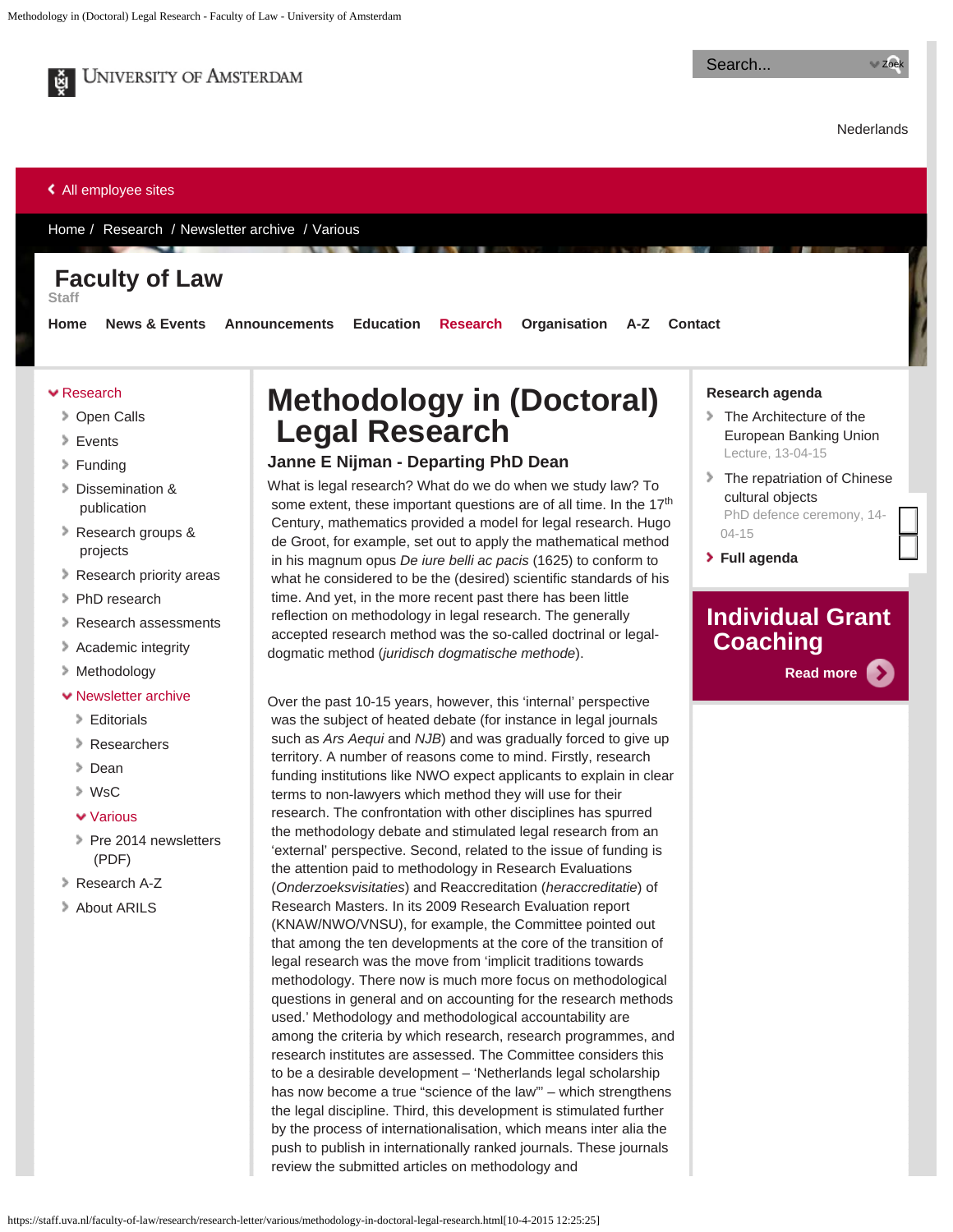methodological accountability. Fourth and adjacent to these external *stimuli* is the impact of, for example, the *Critical legal studies* movement on legal scholarship. It has challenged mainstream legal scholarship to question what law and legal scholarship is about, what the politics is of law or of a piece of legal scholarship. With its theoretical orientation and emphasis on methodology it has encouraged a shift away from traditional doctrinal research towards research applying external perspectives on law, that is, inter- and multidisciplinary research (drawing on eg economics, history, psychology, political philosophy, empirical sociological research, or moral philosophy).

This transition has impacted doctoral legal research significantly. On a more personal note, when I started my PhD in 1997, my dear and highly esteemed supervisor did not pay much attention to methodology - perfectly in tune with the times. When I brought it up and suggested that the methodology of the Cambridge School, developed by inter alia Quentin Skinner for his work on the history of political ideas, would be an appropriate method for my project it was kindly received. When I visited Benedict Kingsbury (New York University) to check whether this was at all a good idea, he encouraged me and commented 'that's a lonely business in The Netherlands.' We have come a long way. The transition in our discipline is clearly visible in the area of doctoral legal research. (HEB Tijssen, *De juridische dissertatie onder de loep. De verantwoording van methodologische keuzes in juridische dissertaties*, 2009).

Today, PhD candidates are confronted with methodological questions right from the start. At our Faculty, each PhD Research and Supervision Plan (OBP), written within the first three months, has to set out the research question and indicate the methodology that will be used to answer it. To determine the matching method is not always an easy task, whether in doctoral or other legal research. Like all (policy) measures of recent years, the attention given to the quality of the OBP aims to make the PhD process as conducive to quality and learning-curve efficiency as possible. This is an objective our Faculty must pursue, now that part of the changes in our discipline require PhDs to finish their research within a period of four years, while meeting quality standards regarding content as well as methodology. PhD education is designed with the same purpose in mind. The Course *Legal Methods* aims to assist PhDs in their methodological quest.

However, some confusion and concern persist. Within our Faculty, we find different views on methodology in doctoral legal research and legal research in general, as well as on how to respond to the methodological requirements in the year 2014. The discipline's transition touches upon all our work. Hence, it calls for a discussion. There is moreover a need among supervisors and advisors to be updated on the course on *Legal Methods*.

This is why I am very happy that a faculty-wide seminar on 'Methodology in Legal Research', jointly organised by ARILS, the Office of the PhD Deans, and the Scientific Committee of the Amsterdam Law School, will take place on November 13, 2014.